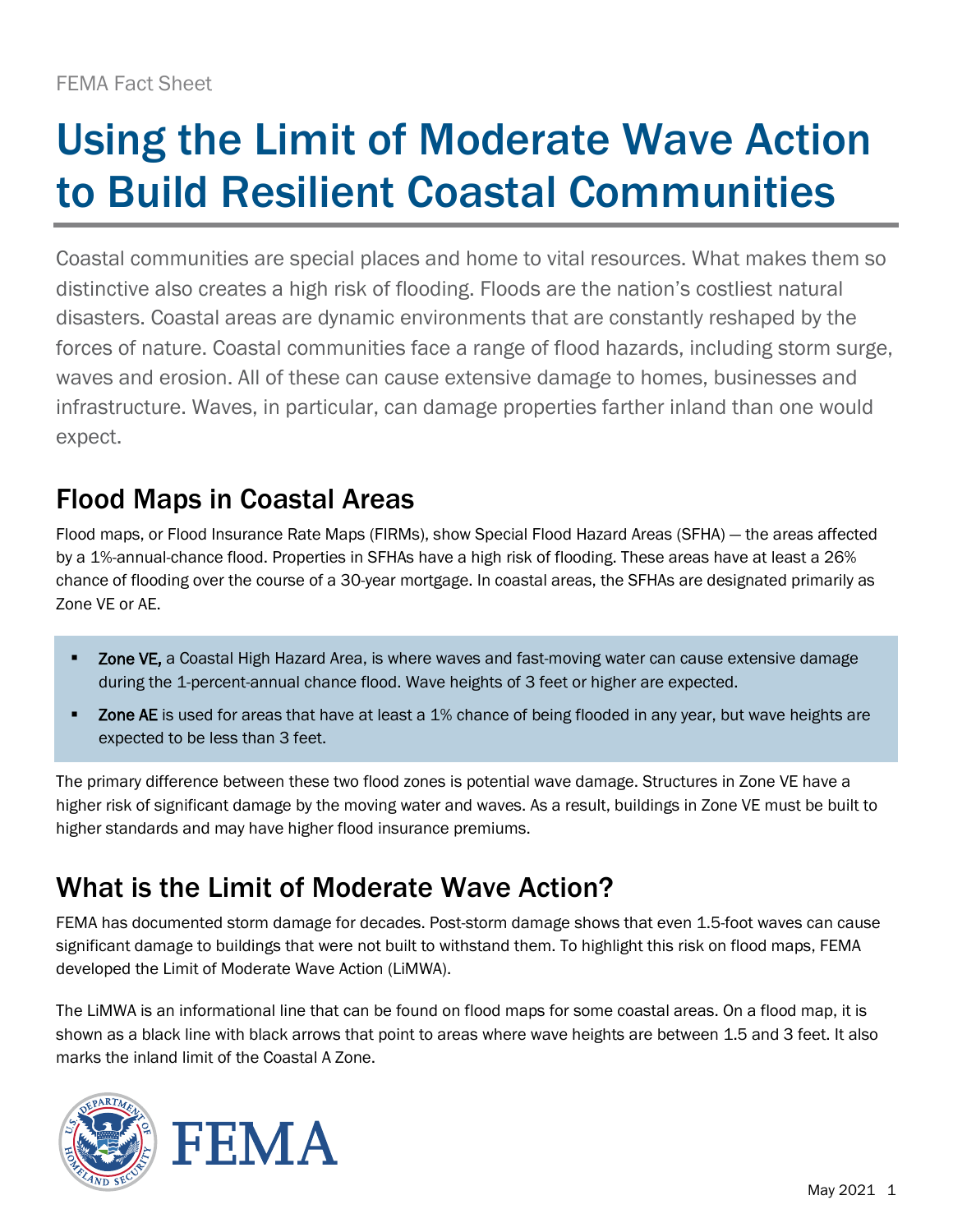

Figure 1: A flood map panel showing the Limit of Moderate Wave Action (LiMWA), indicated by the black lines with arrows. The arrows point toward the inland limit of the Coastal A Zone.

### Using the Limit of Moderate Wave Action in Floodplain Management

Due to the higher risk of wave damage to structures in the Coastal A Zone, FEMA encourages communities to apply VE Zone floodplain managements standards in this area. Communities are also encouraged to adopt the most recent International Building Codes. These require buildings in the Coastal A Zone to meet Zone VE standards. Adopting higher construction and floodplain management standards in the Coastal A Zone may also reduce flood insurance premiums.

Zone VE standards include:

- Buildings must be elevated on pile, post, pier, or column foundations, and must be adequately anchored to the foundation.
- **Structural fill is prohibited.**
- The bottom of the lowest horizontal structural member be at or above Base Flood Elevation (BFE).
- The area below the BFE must be built with flood-resistant materials and free of obstructions. If it is enclosed, the enclosure must be made of lightweight wood lattice, insect screening, or breakaway walls.
- The building design and method of construction must be certified by a design professional.

Find more information on Zone VE standards in Title 44 of the Code of the Federal Regulations, Section 60.3, and the [Local Officials Guide for Coastal Construction.](https://www.fema.gov/sites/default/files/2020-08/fema_p-762_local_officials_guide_coastal_construction.pdf)